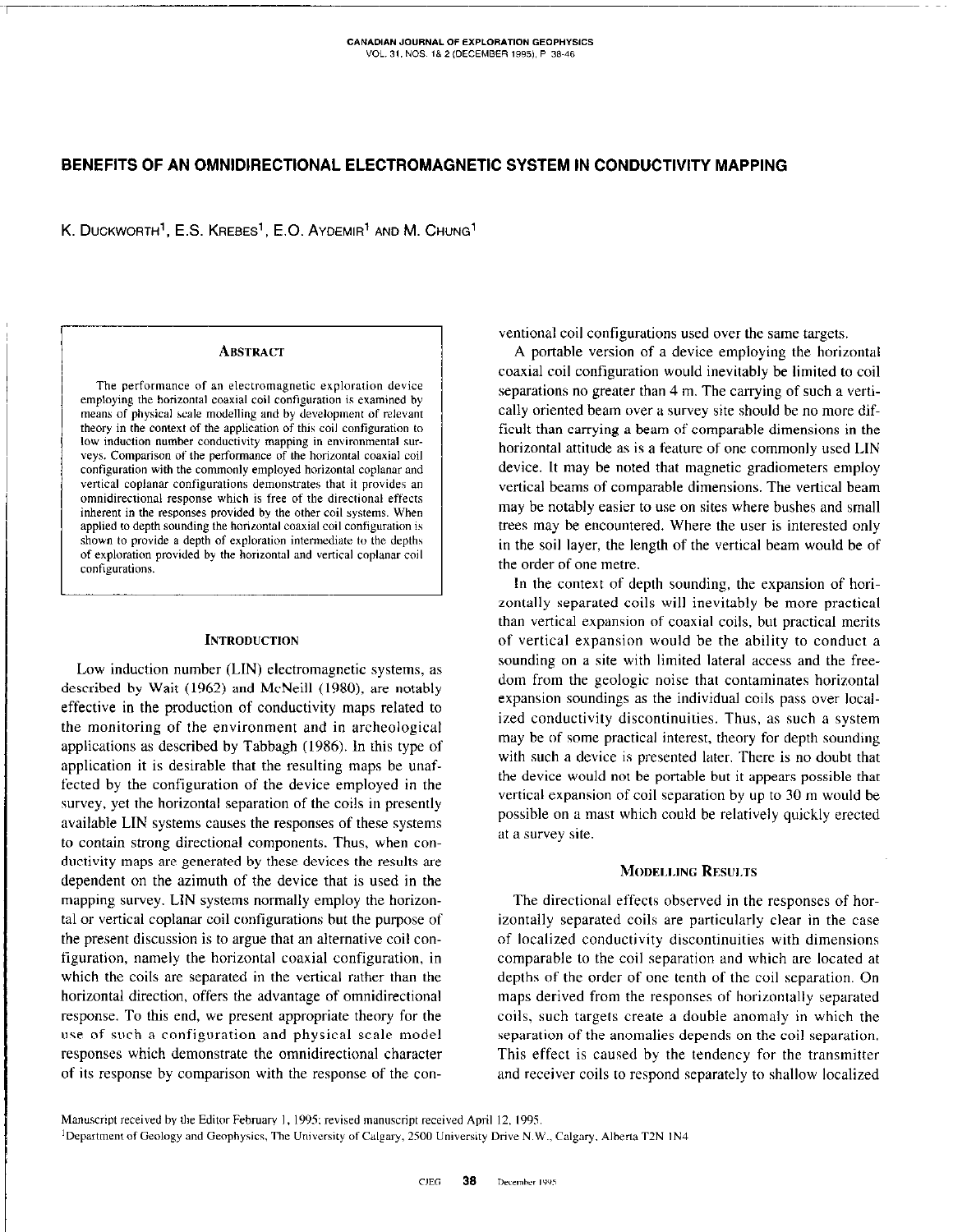conductors as was discussed by Frischknecht et al. (1991, p. 108).

An example of this directional effect in a survey over a shallow target which might represent a discarded buried metal plate is presented in Figures la and lb. These responses were obtained by means of physical scale modelling. The model target had dimensions of 12 cm by 8 cm with a 480 S conductance. The model frequency was 400 kHz with the traverse lines at 2 cm spacing and a station spacing of 2 cm. The traverse data was converted into map form by a two-dimensional sine interpolation with the results presented as a bit map at EGA screen resolution (640 x 350 pixels). The maps could have been produced by having the modelling system acquire the responses at station and line densities sufficiently high to eliminate the need for interpolation but this would have greatly increased the modelling time. With the station and line densities used here, each map represents two hours of operation on the modelling system. Sine interpolation is readily applicable to data acquired in field surveys provided the data are acquired with constant line and station spacing. although line and station spacings do not have to be equal as they were in this case.

Figure la shows a map of the inphase response of a system employing horizontal coplanar coils passing over a horizontal rectangular plate located at a depth equal to one sixth of the coil separation, while the response for the same plate at the same depth below the coils but with the coil separation increased by 50% is shown in Figure lb. The quadrature component responses which are normally the basis of LIN surveys are not shown as the target in this case gave very little quadrature response due to its high conductance. The only purpose of these illustrations is to demonstrate the directional effect which must inevitably be present in both the inphase and quadrature data. In these cases the anomalies can be viewed as double images of the target with the separations of the images depending on the coil separations. The stacked profiles presented to the left of each map are included to demonstrate that presentation of the data in profile form does not permit the double image effect to be readily appreciated. The shading used on the profiles is an attempt to relate the magnitudes on the profiles to the contours on the maps but this can only be truly appreciated when using an active computer display of the anomalies. In each map the actual target lies midway between the images. It is evident that given sufficient coil separation, a survey of this type could produce completely separate images of the target. Thus, in the context of the intention to map the distribution of subsurface conductivity, these results could be very misleading. The map produced by the proposed omnidirectional horizontal coaxial coil configuration over this same target using the same model coils separated vertically is shown in Figure Ic. As expected, the image of the plate is free of the double image effect and in the modelling system it was located immediately over the target. Variation of the coil separation with the lower coil at a fixed height above the target only

changed the magnitude of the anomaly and to some extent its width.

Even greater confusion of the response can arise when a horizontally separated coil system passes over closely spaced but electrically isolated targets as shown in Figure 2. In this case, the targets were two identical horizontal metal cylinders such as might represent discarded metal drums in a landfill. When the coil separation was equal to the gap between adjacent sides of the targets (Figure 2a), the resulting anomalies were well resolved, but increasing the separation until it equalled the separation between the centres of the targets (Figure  $2c$ ) caused the responses of the two targets to merge and to present the impression that the most conductive zone lay at the midpoint between the targets. The corresponding omnidirectional response for this target when the coils were in the horizontal coaxial vertically separated configuration is shown in Figure 2d. The response in this case displays good resolution of the anomalies, as is to be expected. Changing the coil separation produced only a change in anomaly magnitude and a slight loss of the resolution of the two anomalies.

A second type of directional effect occurs when the conductivity discontinuity is elongated. If the long axis of the target lies parallel to the azimuth of the horizontally separated coil system, the response will be markedly different than if the elongation lies parallel to the coil system azimuth. This effect is familiar in mineral exploration where elongated steeply dipping vein-type conductors are known to display this effect, as was shown by Frischknecht et al. (1991, p. 127, 128). Steeply dipping conductive structwes will not commonly be met in environmental surveys but flat-lying elongated ribbons of conductor such as may be represented hy a buried channel will he common. An example of the response of such a flat-lying ribbon of conductor is shown in Figure 3. The horizontal coplanar coil response for a coil azimuth perpendicular to the strike trend of the conductor is shown in Figure 3a while the parallel azimuth or broadside response is shown in Figure 3b. The broadside response carrectly indicated a single conductor but indicated the conductor to be longer than the actual target. The perpendicular response indicated two apparent conductors with the actual conductor located midway between the two anomalies. It is also notable that as the ribbon was longer than the coil separation in the broadside configuration, both coils could be simultaneously located over the target, and this resulted in a clearly stronger response than that seen with the perpendicular azimuth. The horizontal coaxial response to this target shown in Figure 3c indicated a target of the correct length located directly below the anomaly.

#### SUMMARY OF THEOKY

McNeil1 (1980) presented simple theoretical expressions by which the layered and homogeneous earth responses of horizontal and vertical coplanar coil systems could be calculated under low induction number conditions. Induction number  $B$  is defined as: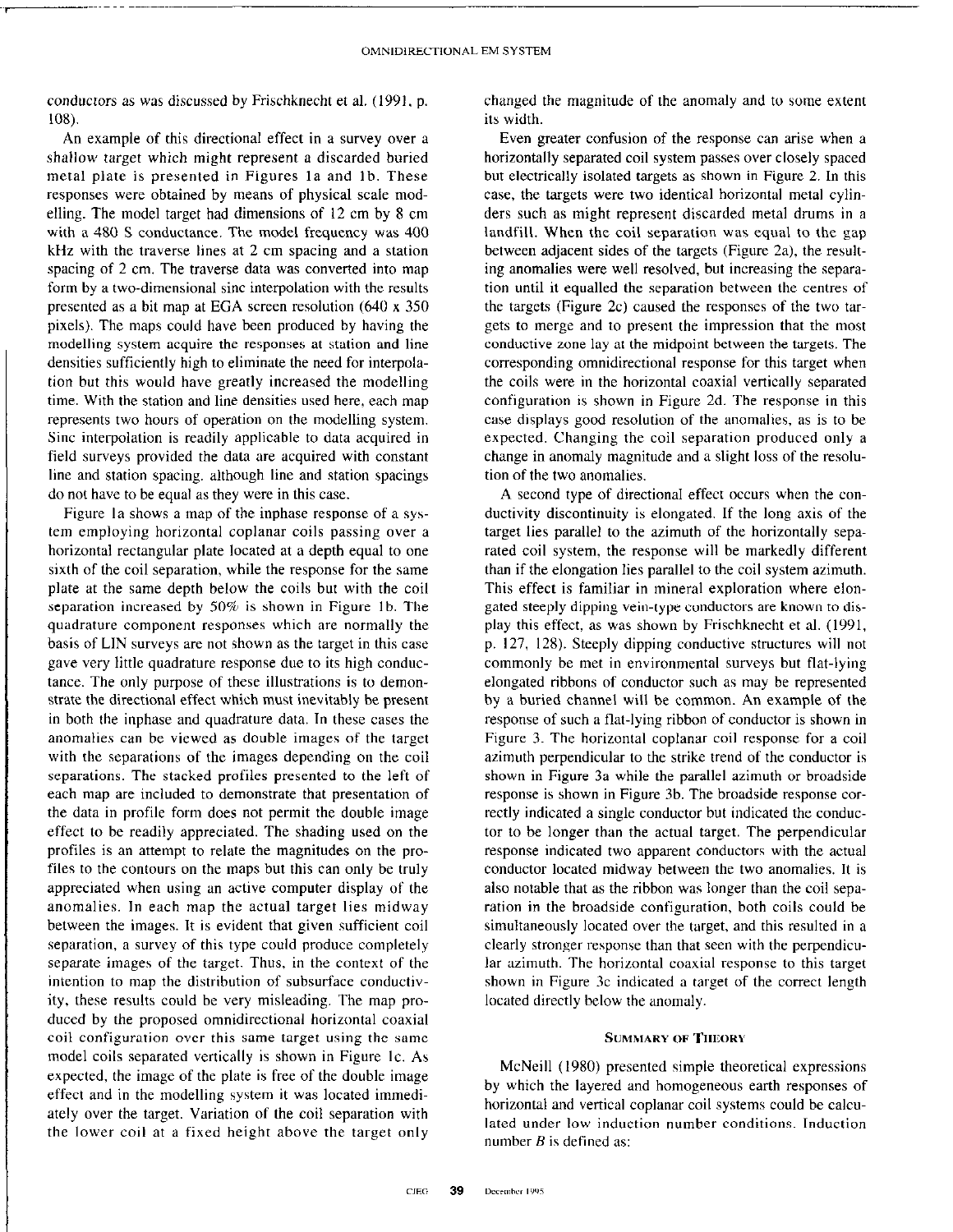K. DUCKWORTH, E.S. KREBES, E.O. AYDEMIR and M. CHUNG

 $\overline{\mathcal{L}}$ 

÷,

J.  $\frac{1}{2}$ 



Fig. 1. Illustrations (a) and (b) are responses of a horizontal rectangular plate as observed with horizontal coplanar coils. Illustration (c) is the response of the same target at the same depth using the same coils in the horizontal coaxial configuration.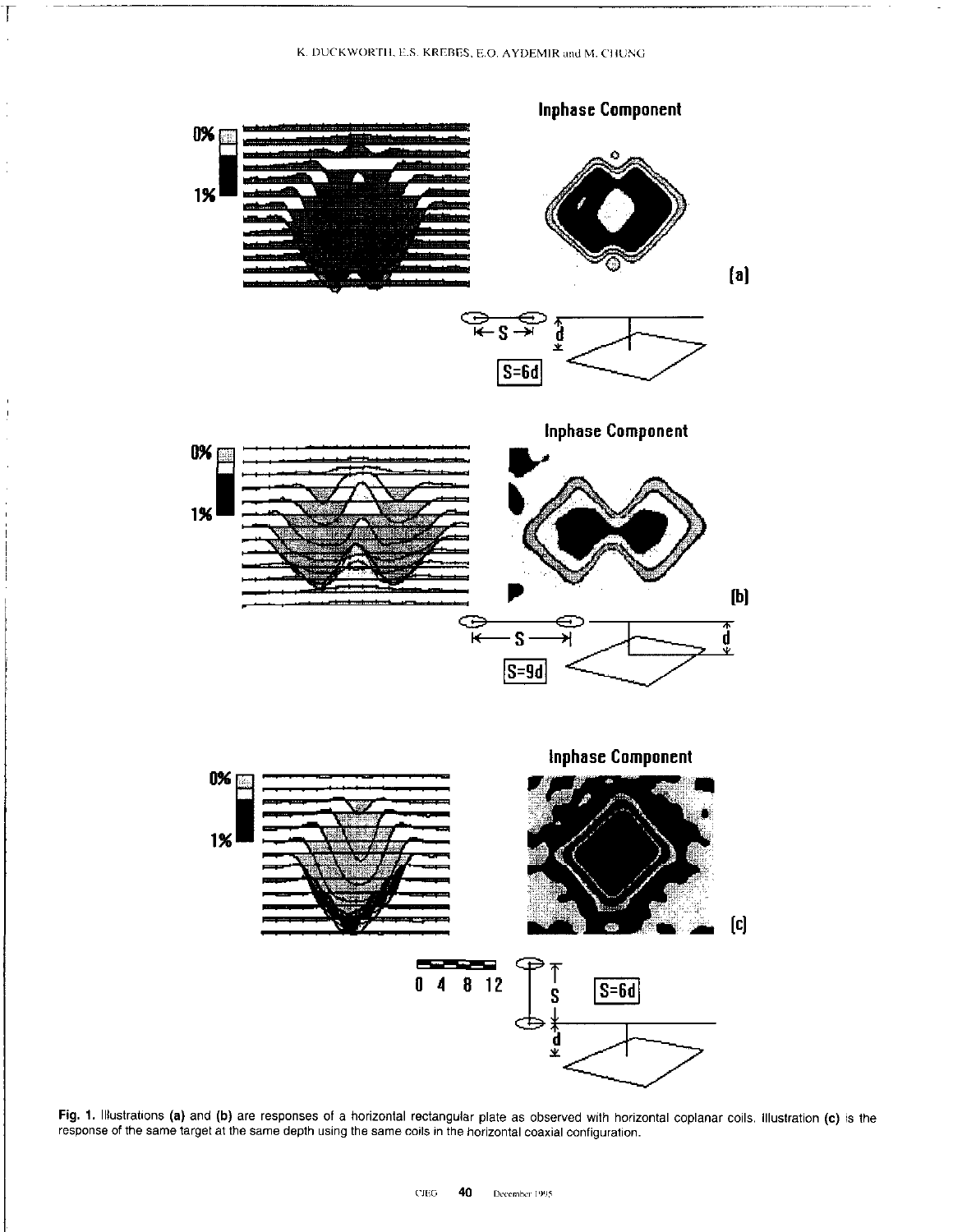### OMNIDIRECTIONAL EM SYSTEM



Fig. 2. The responses of closely spaced but electrically isolated conductors (a), (b) and (c) depend strongly on the relationship of the separation of the horizontal coplanar coils with respect to the separation of the targets. The responses provided by the same coils in the horizontal coaxial configuration of the separation of the targets. The responses provided by the ration (d) provide a notably clearer response.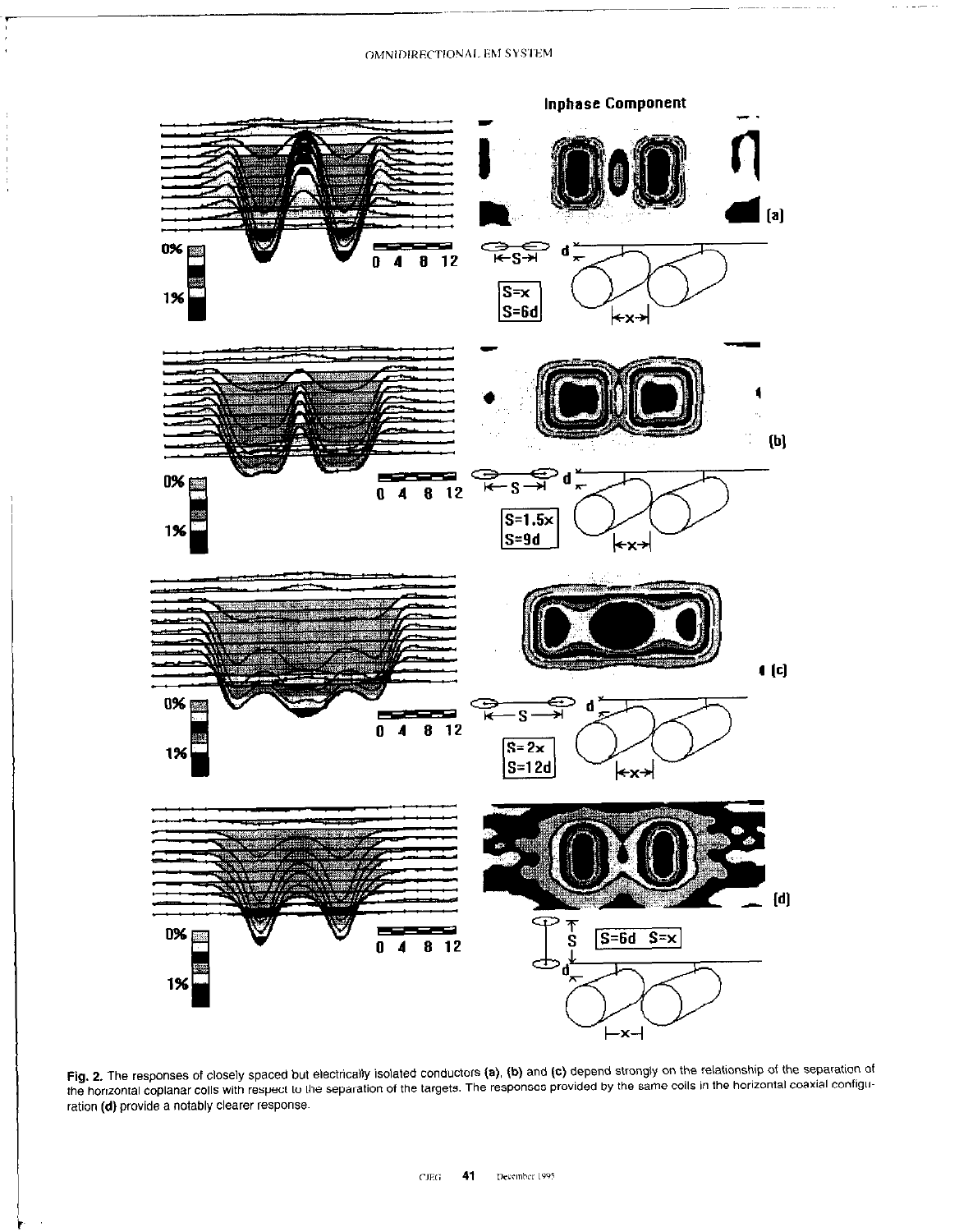# K. DUCKWORTH, E.S. KREBES, E.O. AYDEMIR and M. CHUNG



Fig. 3. A flat-lying ribbon-type conductor appears as two conductors (a) if horizontal coils pass over the conductor perpendicular to strike. If the coils cross the target broadside (b) the target appears as a single conductor in the map but it is elongated. The horizontal coaxial response provides a clear indication of a single conductor and provides a good indication of the length and true position of the conductor.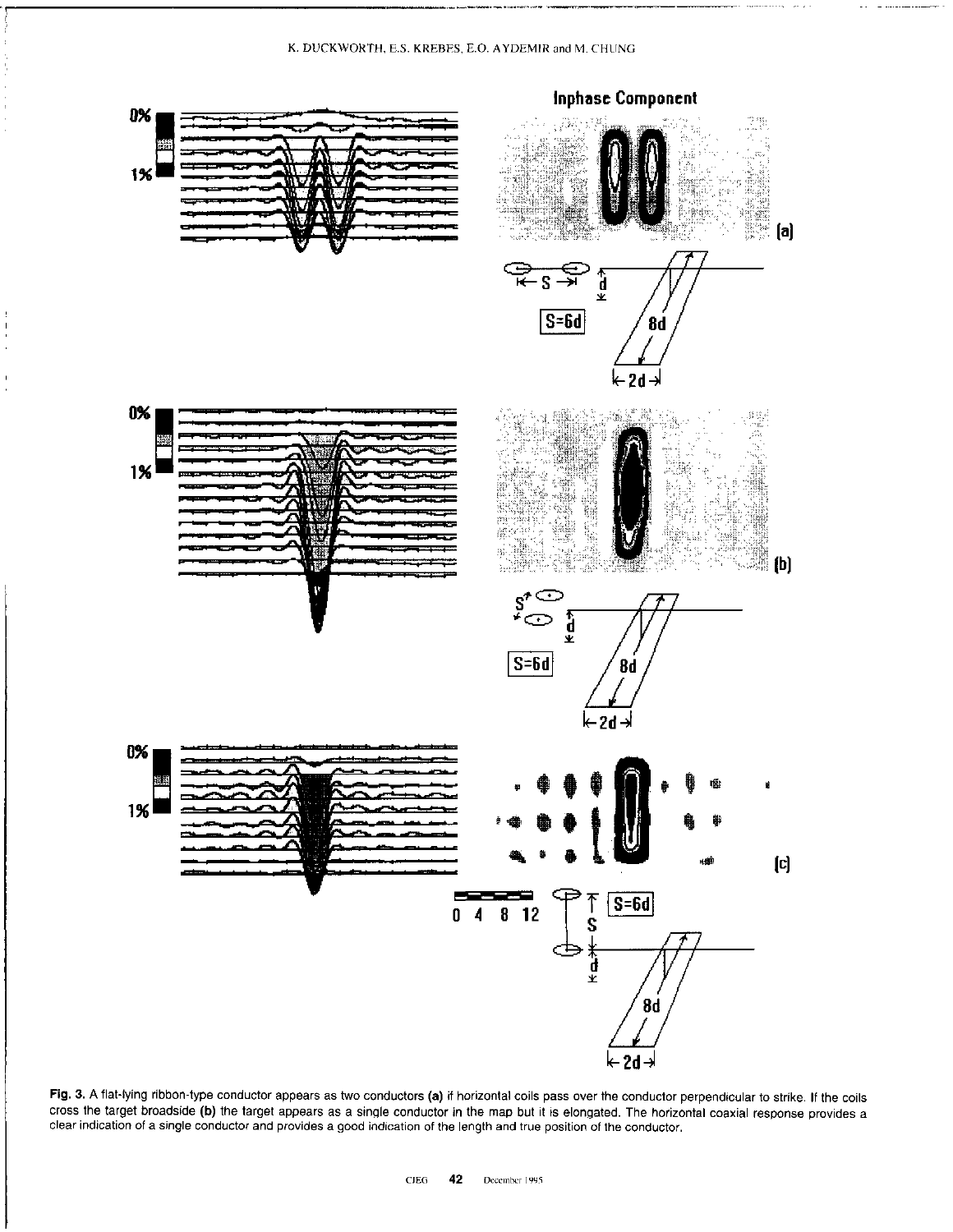----~~~

$$
B = \frac{\text{Coil Separation}}{\text{Skin Depth}} = S\sqrt{\frac{\sigma\mu_0\omega}{2}} = S/\delta,
$$
 (1)

where S is the separation between the coils,  $\sigma$  is conductivity,  $\mu_0$  is the magnetic permeability of free space,  $\omega$  is angular frequency and  $\delta$  is skin depth. Low induction number conditions imply that coil separation is of the order of or less than one tenth of the skin depth.

In the homogeneous earth case McNeill (1980) demonstrated that for LIN conditions the response of the system is linearly related to conductivity and that the expression relating the conductivity to the response of the system is the same for the horizontal and vertical coplanar coils configurations, this being:

$$
\sigma_a = \frac{4}{\omega \mu_0 S^2} \left( \frac{H_s}{H_p} \right) \text{HorizontalorVerticalCoplanarQuadrature,}
$$
 (2)

where  $(H/H_n)$  is the quadrature response of the system. For a realistic earth this expression produces an apparent conductivity so that conductivity has been designated as  $\sigma_a$  rather than  $\sigma$ .

In the case of the horizontal coaxial system, theory detailed later demonstrates that the following expression applies:

$$
\sigma = \frac{8}{\omega \mu_0 S^2} \left( \frac{H_s}{H_p} \right)
$$
HorizontalCouxialQuadrature, (3)

where, again,  $(H/H_n)$  is the quadrature response of the system.

In the layered earth case, McNeill showed that the appar-

ent resistivity for a three-layer earth can be calculated by means of the following expression:

$$
\sigma_a = \sigma_1 [1 - R_{V/H}(z_1)] + \sigma_2 [R_{V/H}(z_1) - R_{V/H}(z_2)] + \sigma_3 [R_{V/H}(z_2)].
$$
\n(4)

where the function  $R_{V/H}(z_n)$  was described by McNeill as the cumulative response function.

In the case of horizontal coplanar coils, McNeill provided the following expressions for the cumulative response function:

$$
R_v(z_n) = \frac{1}{(4z_n^2 + 1)^{1/2}}
$$
\n(5)

and for vertical coplanar coils that:

$$
R_H(z_n) = (4z_n^2 + 1)^{1/2} - 2z_n.
$$
 (6)

In the case of horizontal coaxial coils we demonstrate later that the expression for  *becomes:* 

$$
R_V(z_n) = \frac{1}{2z_n + 1} \,,\tag{7}
$$

where, in all cases,  $z_n$  is the ratio of layer depth to coil separation.

A graphical display of these three functions for  $z_n$  ranging from 0 to 3 times the coil separation is provided in Figure 4. McNeil1 noted that this type of comparison indicated that the horizontal coplanar configuration offers approximately twice the effective exploration depth of the vertical coplanar configuration. The plot of the response for the horizontal coaxial



**Fig. 4.** The cumulative response functions for three coil configurations raised above a homogeneous half-space indicate that the horizontal coaxial configuration will provide a depth of exploration intermediate between those of the horizontal and vertical coplanar configurations.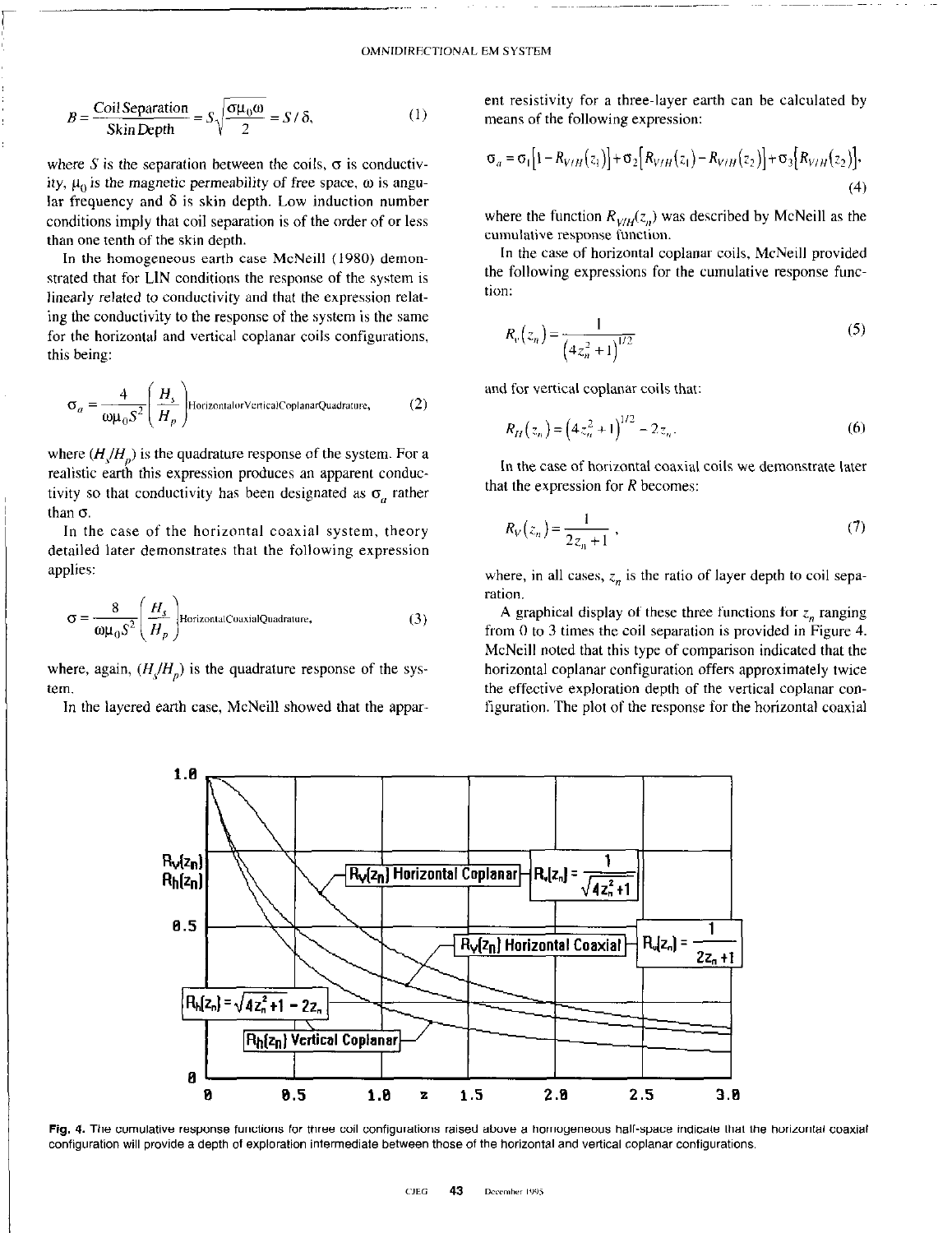coils lies intermediate to the responses provided by the horizontal and vertical coplanar configurations so that we may infer that the horizontal coaxial configuration has an effective depth of exploration superior to that of the vertical coplanar configuration. The display indicates that for larger values of  $z_n$ , the horizontal coaxial configuration has an effective depth of exploration which approaches that of the horizontal coplanar configuration.

A comparison of the depth sounding responses that these three coil configurations produce over the same three-layer earth are presented in Figure 5. In this case, the resistivity of layer 2 was allowed to vary over a two-decade range from IO to 1000 ohm-m while the resistivities of layers I and 3 were fixed at 100 ohm-m with the thickness and depth of layer 2 remaining fixed. These results indicate that the horizontal coaxial configuration will respond to a layered structure in a manner similar to that displayed by the vertical coplanar configuration but that the response to layer 2 will be somewhat stronger for the horizontal coaxial coils at smaller coil separations, particularly when layer 2 is a better conductor than layer 1. The horizontal coplanar response to this structure is notably stronger than the responses of either of the other two configurations. It is unlikely that vertical expansion of the coil separation will ever be employed beyond 30 m but Figure 5 suggests that useful layering information could be obtained within this limitation.

# THEORY FOR HORIZONTAL COAXIAL COILS RAISED ABOVE A HOMOGENEOUS HALF-SPACE

Following Wait (1982, p. 113) the vertical component of the primary and secondary magnetic fields in the region above a layered half-space due to a horizontal source coil located as illustrated in Figure 6 are given by:

$$
\left(H_z^p\right)_{r=0} = \frac{2C}{S^3} \tag{8}
$$

and

$$
\left(H_{z}^{s}\right)_{r=0} = -\frac{C}{\delta^{3}} \int_{0}^{\infty} \overline{R}(g) g^{2} e^{-gA} dg = -\frac{C}{\delta^{3}} \left[T_{0}\right]_{r=0},\tag{9}
$$

where  $C = I/(4\pi)$ , the decay constant  $A = (z + h)/\delta$  and skin depth  $\delta = \sqrt{2/\sigma \mu_0 \omega}$ .

The integral  $[T_0]$  was shown by Wait (equation 146) to be given by:

$$
[T_0]_r = \int_0^{\infty} \left[ \frac{\sqrt{g^2 + 2i - g}}{\sqrt{g^2 + 2i + g}} \right] g^2 e^{-gA} J_0(gB) dg, \text{ where } B = r/\delta. (10)
$$

In the case of the horizontal coaxial coil configuration where the observation point is located on the axis of the source coil the Bessel function takes the value I so that we have

$$
[T_0]_{r=0} = \int_0^\infty \left[ \frac{\sqrt{g^2 + 2i} - g}{\sqrt{g^2 + 2i} + g} \right] g^2 e^{-gA} dg = \int_0^\infty I_e(g) dg. \tag{11}
$$

This integral can not be evaluated in any reasonably simple closed form but for large values of  $g$  the integrand is closely approximated by the function

$$
I_a(g) = \frac{i}{2}e^{-gA}.\tag{12}
$$

Computation of the exact integrand  $I<sub>e</sub>$  and of the function  $I_{a}$  for a range of values of g demonstrates that these functions only diverge significantly when  $g$  lies in the range 0 to 3. In low induction number conditions the decay constant A will be small so that both the exact and approximate functions will decay very slowly with  $g$ . This implies that the integral of the approximate function  $I_a$  from 0 to  $\infty$  will be almost identical to the exact integral. Thus, we may use the following approximation when A is small:

$$
\frac{\left(H_{z}^{s}\right)_{r=0}}{\left(H_{z}^{p}\right)_{r=0}} = -\frac{S^{3}}{2\delta^{3}}\left[T_{0}\right]_{r=0} = -\frac{1}{2}B^{3}\left[T_{0}\right]_{r=0} \approx -\frac{1}{2}B^{3}\left[\int_{0}^{\infty}\frac{i}{2}e^{-gA}dg\right] = -\frac{B^{3}}{2}\left[\frac{i}{2A}\right],\tag{13}
$$

where B is redefined as  $B=|z-h|/\delta=S/\delta$ .

Substituting  $A=(z+h)/\delta=(2h\pm S)/\delta=[2(h/S)\pm1]B$ we have

$$
\frac{\left(H_z^s\right)_{r=0}}{\left(H_z^p\right)_{r=0}} = -\frac{i}{4} \frac{B^2}{\left[2(h/S) \pm 1\right]}.
$$
\n(14)

In this analysis, the distance  $h$  is the distance of the source coil above the half-space and the  $\pm 1$  relates to the cases of the receiver being  $(+)$  above or  $(-)$  below the transmitter. If we replace  $h$  with  $h$ , which is the height of the lower coil regardless of which coil is lower, then the negative case can be discarded so that

$$
\frac{\left(H_z^s\right)_{r=0}}{\left(H_z^p\right)_{r=0}} = -\frac{i}{4} \frac{B^2}{\left[2\left(h^2/S\right)+1\right]} = -\frac{i}{4} \frac{B^2}{\left[2z_n+1\right]}.
$$
\n(15)

If the source coil is located on the surface of the half-space  $h = 0$  and the response becomes

$$
\frac{\left(H_{z}^{p}\right)_{r=0}}{\left(H_{z}^{p}\right)_{r=0}} = -\frac{i}{4}B^{2} = -\frac{i}{4}\frac{S^{2}}{\delta^{2}} = -\frac{i}{4}S^{2}\frac{\sigma\mu_{0}\omega}{2} = -\frac{iS^{2}\sigma\mu_{0}\omega}{8}.
$$
 (16)

Thus, the conductivity of a homogeneous half-space or the apparent conductivity of a layered half-space may be derived from the quadrature response of horizontal coaxial coils by means of the expression

 $\mathcal{L}^{\text{max}}$ 

 $\mathbf{z} = \mathbf{x}$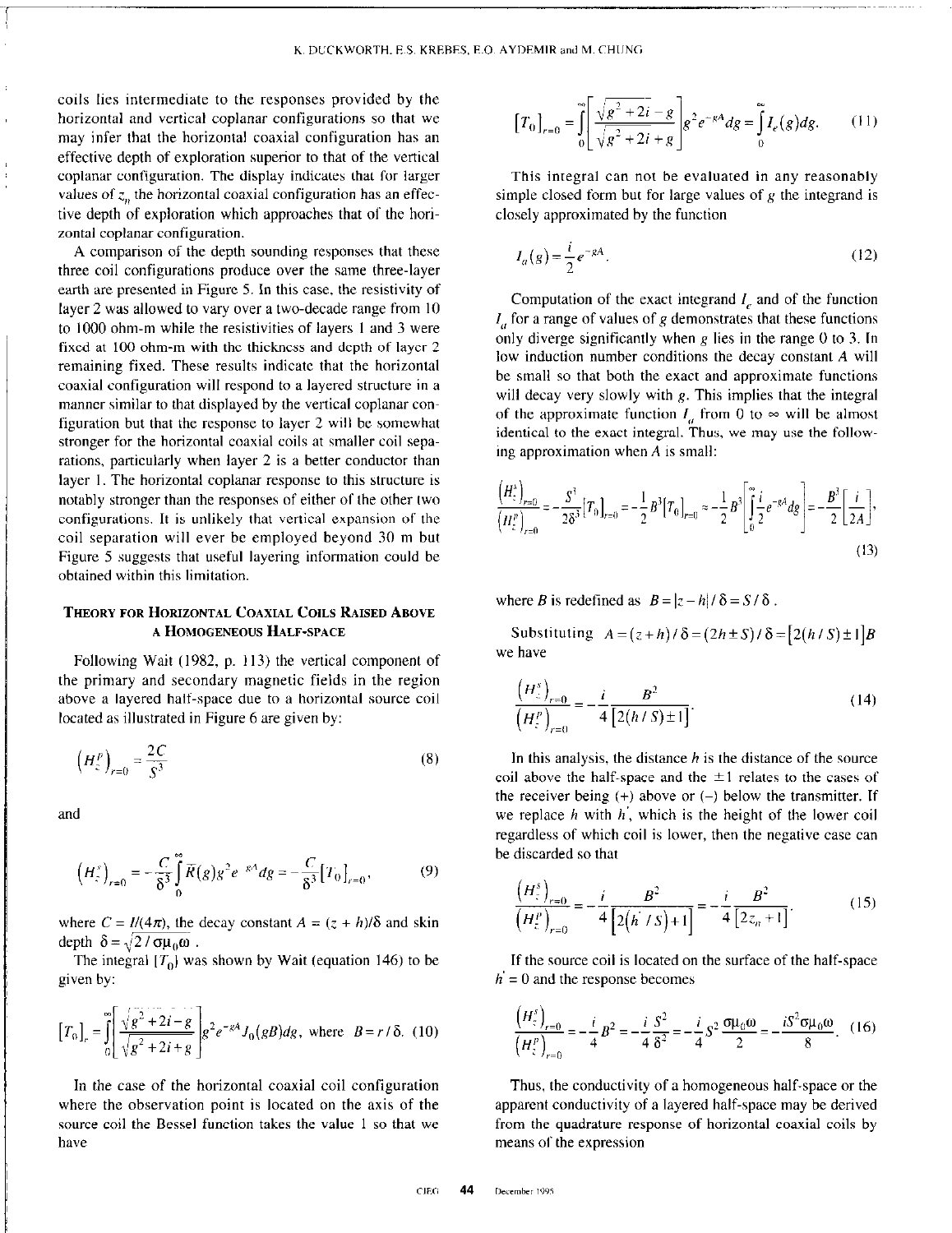

Fig. 5. Depth sounding profiles computed over a three-layer earth for the three coil configurations where the second layer resistivity was varied between 10 and 1000 ohm-m indicate that the horizontal coaxial system will perform in a manner very similar to that of the vertical coplanar configuration.